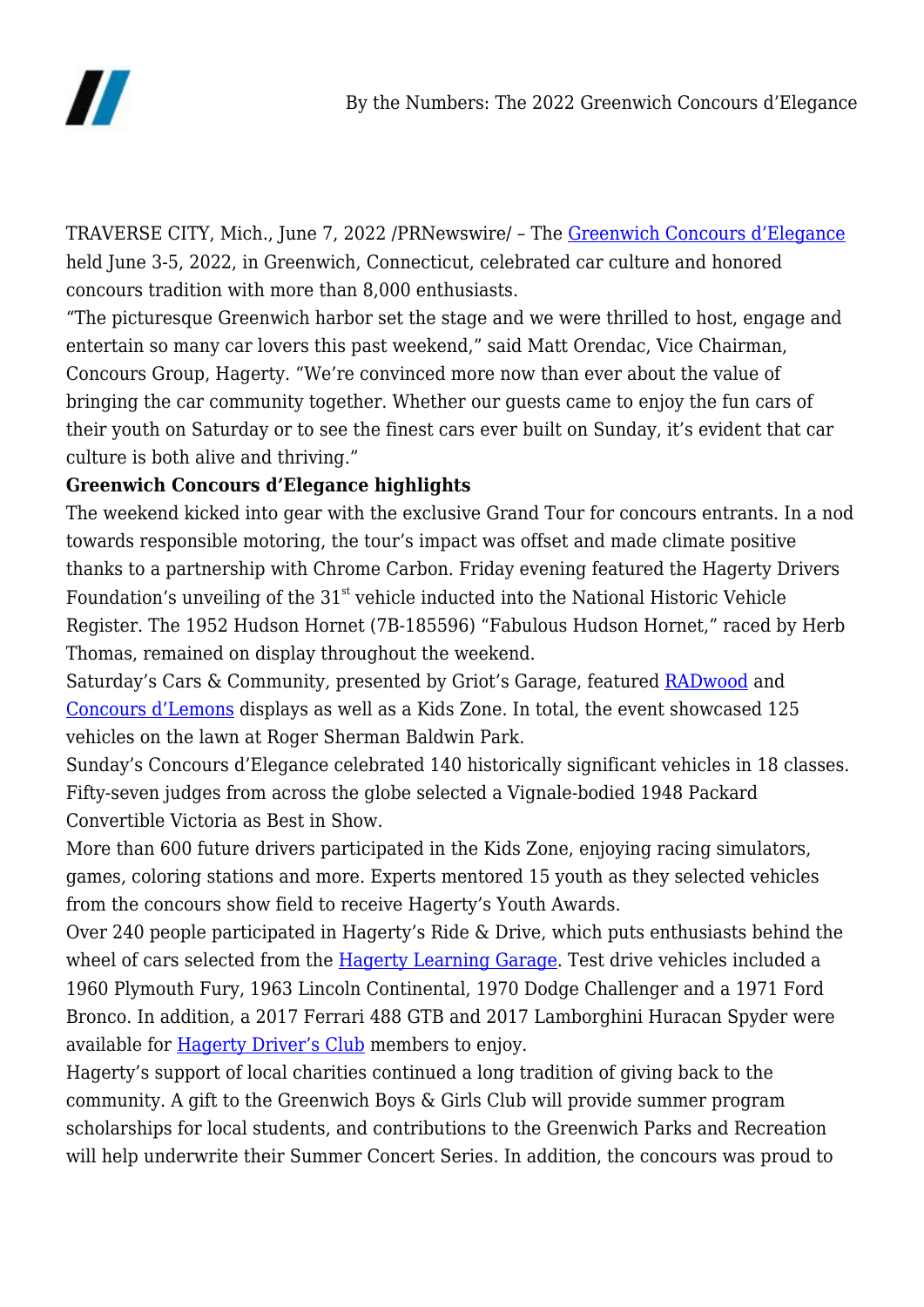

work with local charitable vendors, Transportation Association of Greenwich (TAG) and Arch Street.

Refillable water bottle stations provided by YETI reduced waste and environmental impact, dispensing the equivalent of 700 plastic bottles over the weekend. The concours distributed thousands of copies of the 2022 program electronically and sold a limited number of printed versions with the entirety of gross sales split between the Greenwich Boys and Girls Club and Greenwich Parks and Recreation.

Hagerty's next concours, the Detroit Concours d'Elegance, is set for September 16-18, 2022.

# **Greenwich Concours d'Elegance, by the numbers**

- $\cdot$  >8.000 attendees
- 700 water bottles saved
- > 600 youth participants
- 240 test drive experiences
- 140 vehicles at The Greenwich Concours d'Elegance
- 125 vehicles at Cars & Community
- 57 Concours d'Elegance judges
- 15 youth judges

## **Press Kit**

## [Click here for list of award winners](http://www.greenwichconcoursmedia.com/) and other information.

### **About Greenwich Concours d'Elegance**

Founded in 1996, Greenwich Concours d'Elegance is a three-day premier motoring event held in Greenwich, Connecticut. Exclusive gatherings, luxury shopping, ride and drives, new vehicle experiences and entertaining seminars complement Friday's Grand Tour and Saturday's Cars & Community presented by Griot's Garage. Sunday's nationally recognized Concours d'Elegance celebrates historically significant American and International vehicles along the town's picturesque harbor front. Each year the event supports local charities as a part of Hagerty's larger giving strategy. For more about the Greenwich Concours d'Elegance visit our website at GreenwichConcours.com.

## **About Hagerty, Inc. (NYSE: HGTY)**

Based in Traverse City, Michigan, Hagerty's purpose is to save driving and car culture for future generations and its mission is to build a global business to fund that purpose. Hagerty is an automotive enthusiast brand offering integrated membership products and programs as well as a specialty insurance provider focused on the global automotive